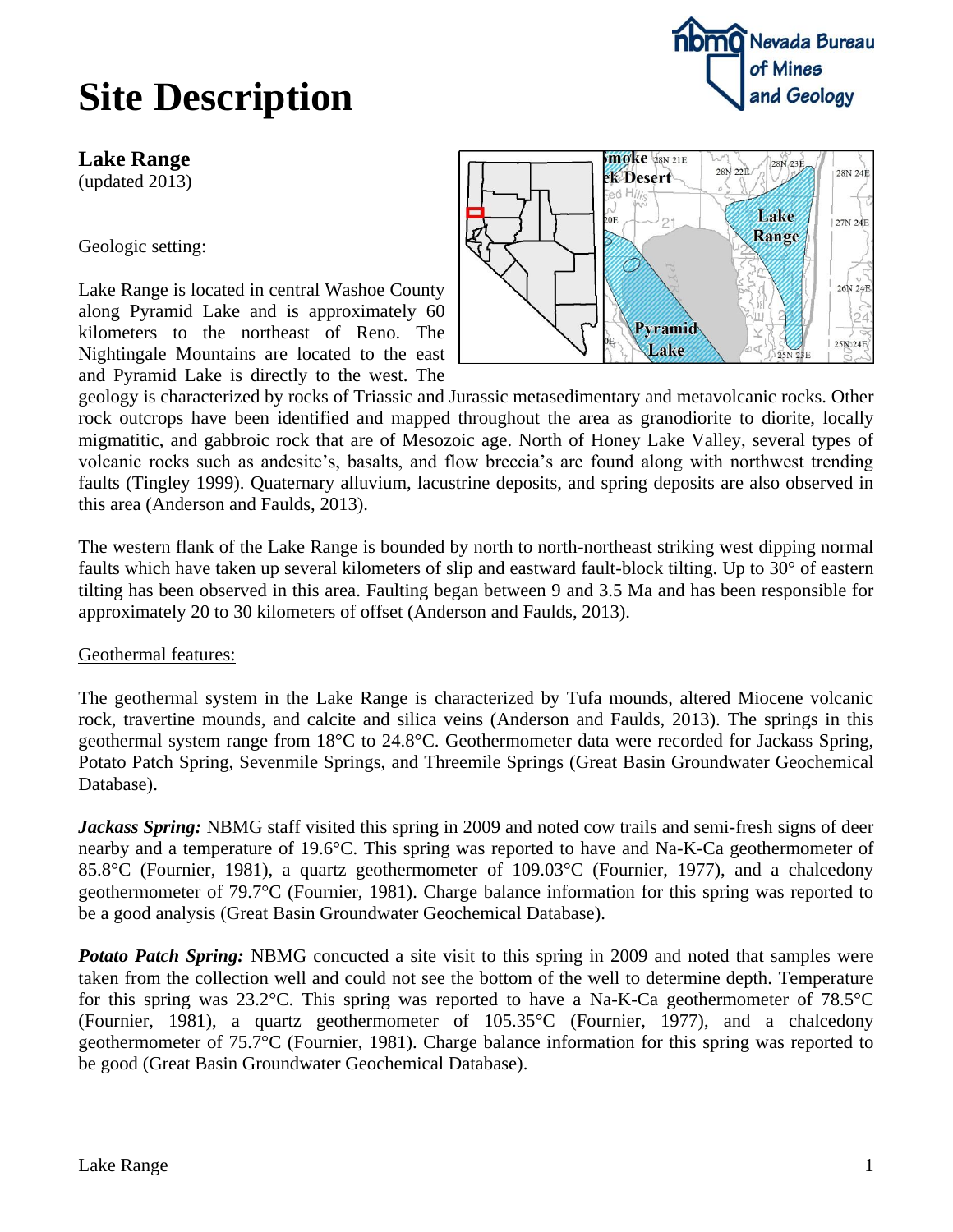# **Site Description**



*Sevenmile Springs:* A site visit was conucted by NBMG staff in 2009 that noted a temperature of 24.8°C. NBMG field notes state that samples were collected from a trough with the well flowing into the bottom portion and tubing was placed down the well pipe to siphon sample. Signs of cattle were observed at this location and plants were noted to be growing in the trough water. NBMG staff also noted that 2 or 3 gas bubbles rose from the pipe every 45 seconds. This spring was reported to have a Na-K-Ca geothermometer of 33.5°C (Fournier, 1981), and quartz geothermometer of 78.99°C (Fournier, 1977), and a chalcedony geothermometer of 47.7°C (Fournier, 1981). Charge balance information for this site was reported to be poor (Great Basin Groundwater Geochemical Database).

*Threemile Springs:* The 2009 site visit by NBMG staff observed a spring temperature of 23.8°C and grasses growing in the spring. The spring was reported to have a Na-K-Ca geothermometer of 89.7°C (Fournier, 1981), a quartz geothermometer of 108.7°C (Fournier, 1977), and a chalcedony geothermometer of 79.3°C (Fournier, 1981). Charge balance information was reported to be of fair quality (Great Basin Groundwater Geochemical Database).

*Boiling Spring:* Waring (1965, spring no. 50) reported a warm spring in T27N, R23E on the northwest shore of Winnemucca Lake, listing Russell (1885) as the reference. Russell (1885, p. 50) reported that "A number of small springs, some of which are warm, occur on the west side of Winnemucca Lake." Garside and Schilling (1979) assumed the warm spring was Boiling Spring in Sec. 34, T28N, R23E. However, Boiling Spring is cold (about 17°C) as are a group of springs about 1 km to the north in Sec. 27 (L. Garside, unpub. data, 1983). Hose and Taylor (1974, Table 1) reported an 86°C spring in Sec. 26, T28N, R23E (40 16'N, 119 22'W). The longitude-latitude location places the spring immediately adjacent to the highway about 1 km east of the Sec. 27 cold springs. NBMG presently (2003) assumes the Hose and Taylor (1974) location is in error.

Leasing information:

N/A

#### Bibliography:

Anderson, R., and J. Faulds, 2013. Structural Controls of the Emerson Pass Geothermal System, Washoe County, Nevada. Transactions Geothermal Resources Council 37: 453-458.

Fournier, R.O., 1977, Chemical geothermometers and mixing models for geothermal systems: Geothermics, v.  $5$ , p.  $51 - 50$ .

Fournier, R. O., 1981, Application of water geochemistry to geothermal exploration and reservoir engineering, *in* Rybach, L., and Muffler, L. J. P., eds, Geothermal Systems: Principles and Case Histories: John Wiley & Sons, New York, p.  $109 - 143$ .

Garside, L. and [and J. Schilling, 1979. Thermal Waters of Nevada: Nevada Bureau of Mines and Geology](http://www.nbmg.unr.edu/dox/b91/b91text.pdf)  [Bulletin 91.](http://www.nbmg.unr.edu/dox/b91/b91text.pdf)